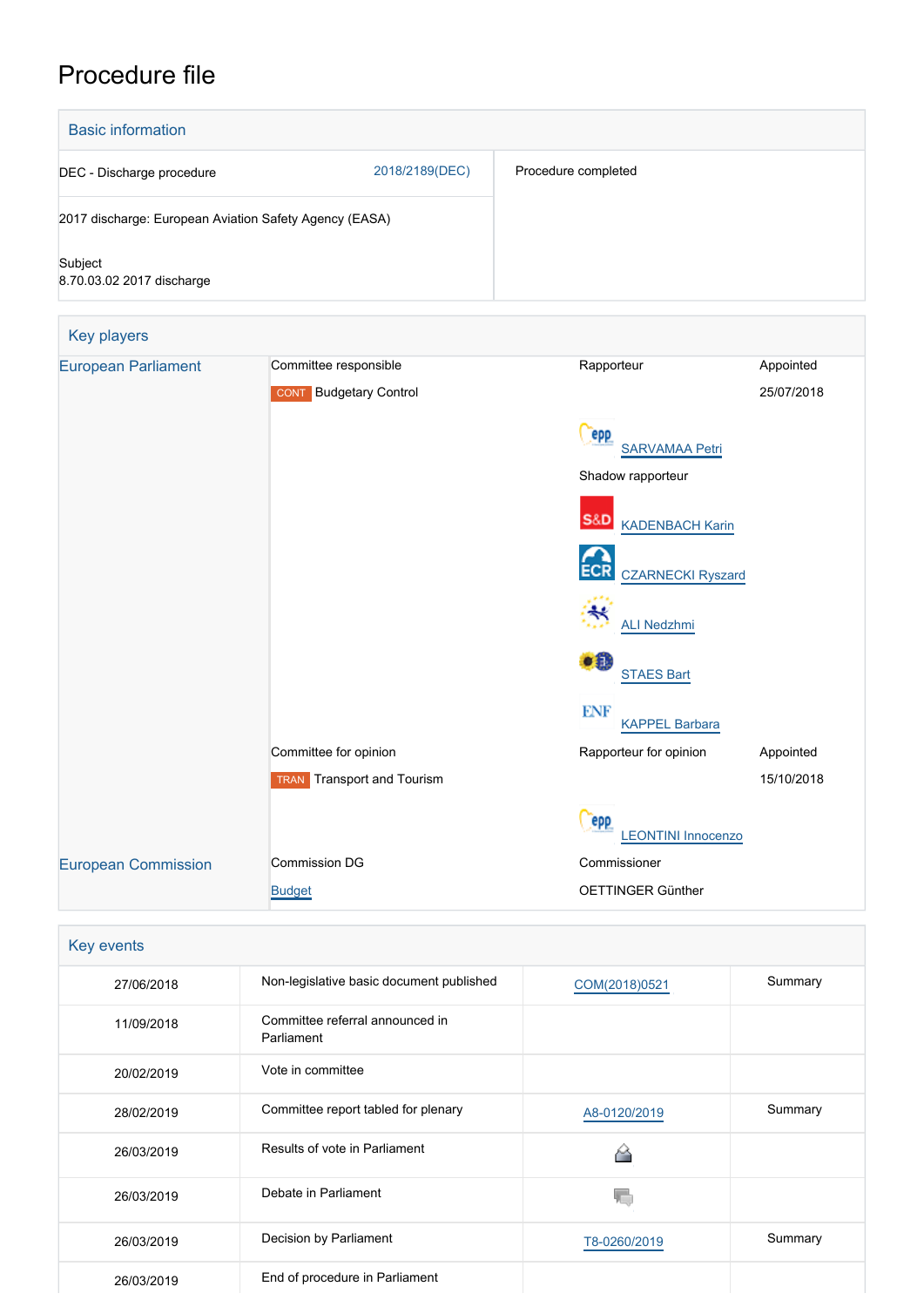| <b>Technical information</b> |                           |  |  |  |
|------------------------------|---------------------------|--|--|--|
| Procedure reference          | 2018/2189(DEC)            |  |  |  |
| Procedure type               | DEC - Discharge procedure |  |  |  |
| Other legal basis            | Rules of Procedure EP 159 |  |  |  |
| Stage reached in procedure   | Procedure completed       |  |  |  |
| Committee dossier            | CONT/8/14295              |  |  |  |

#### Documentation gateway

| Non-legislative basic document                         |             | COM(2018)0521                                | 28/06/2018 | EC         | Summary |
|--------------------------------------------------------|-------------|----------------------------------------------|------------|------------|---------|
| Court of Auditors: opinion, report                     |             | N8-0012/2019<br>OJ C 434 30.11.2018, p. 0001 | 18/09/2018 | CofA       | Summary |
| Committee draft report                                 |             | PE626.788                                    | 17/12/2018 | EP         |         |
| Committee opinion                                      | <b>TRAN</b> | PE630.389                                    | 23/01/2019 | EP         |         |
| Supplementary non-legislative basic<br>document        |             | 05825/2019                                   | 31/01/2019 | <b>CSL</b> | Summary |
| Amendments tabled in committee                         |             | PE634.464                                    | 31/01/2019 | EP         |         |
| Committee report tabled for plenary, single<br>reading |             | A8-0120/2019                                 | 28/02/2019 | EP         | Summary |
| Text adopted by Parliament, single reading             |             | T8-0260/2019                                 | 26/03/2019 | EP         | Summary |

Final act

Budget 2019/1452 [OJ L 249 27.09.2019, p. 0174](https://eur-lex.europa.eu/legal-content/EN/TXT/?uri=OJ:L:2019:249:TOC)

### 2017 discharge: European Aviation Safety Agency (EASA)

PURPOSE: presentation by the Commission of the consolidated annual accounts of the European Union for the financial year 2017, as part of the 2017 discharge procedure.

Analysis of the accounts of the European Aviation Safety Agency (EASA).

CONTENT: the organisational governance of the EU consists of institutions, agencies and other EU bodies whose expenditure is included in the general budget of the Union.

This Commission document concerns the EU's consolidated accounts for the year 2017 and details how spending by the EU institutions and bodies was carried out. The consolidated annual accounts of the EU provide financial information on the activities of the institutions, agencies and other bodies of the EU from an accrual accounting and budgetary perspective.

It is the responsibility of the Commission's Accounting Officer to prepare the EU's consolidated annual accounts and ensure that they present fairly, in all material aspects, the financial position, the result of the operations and the cash flows of the EU institutions and bodies with a view to granting discharge.

Discharge procedure: the final step of a budget lifecycle is the discharge. It is the decision by which the European Parliament releases the Commission from its responsibility for management of a given budget by marking the end of that budget's existence. It is granted by the European Parliament on the recommendation of the Council.

The decision is based in particular on the European Court of Auditors reports, in particular its annual report, in which the Court provides a Statement of Assurance (DAS) on the legality and regularity of transactions (payments and commitments).

The procedure results in the granting, postponement or refusal of discharge.

The final discharge report including specific recommendations to the Commission for action is adopted in plenary by the European Parliament and are subject to an annual follow up report in which the Commission outlines the concrete actions it has taken to implement the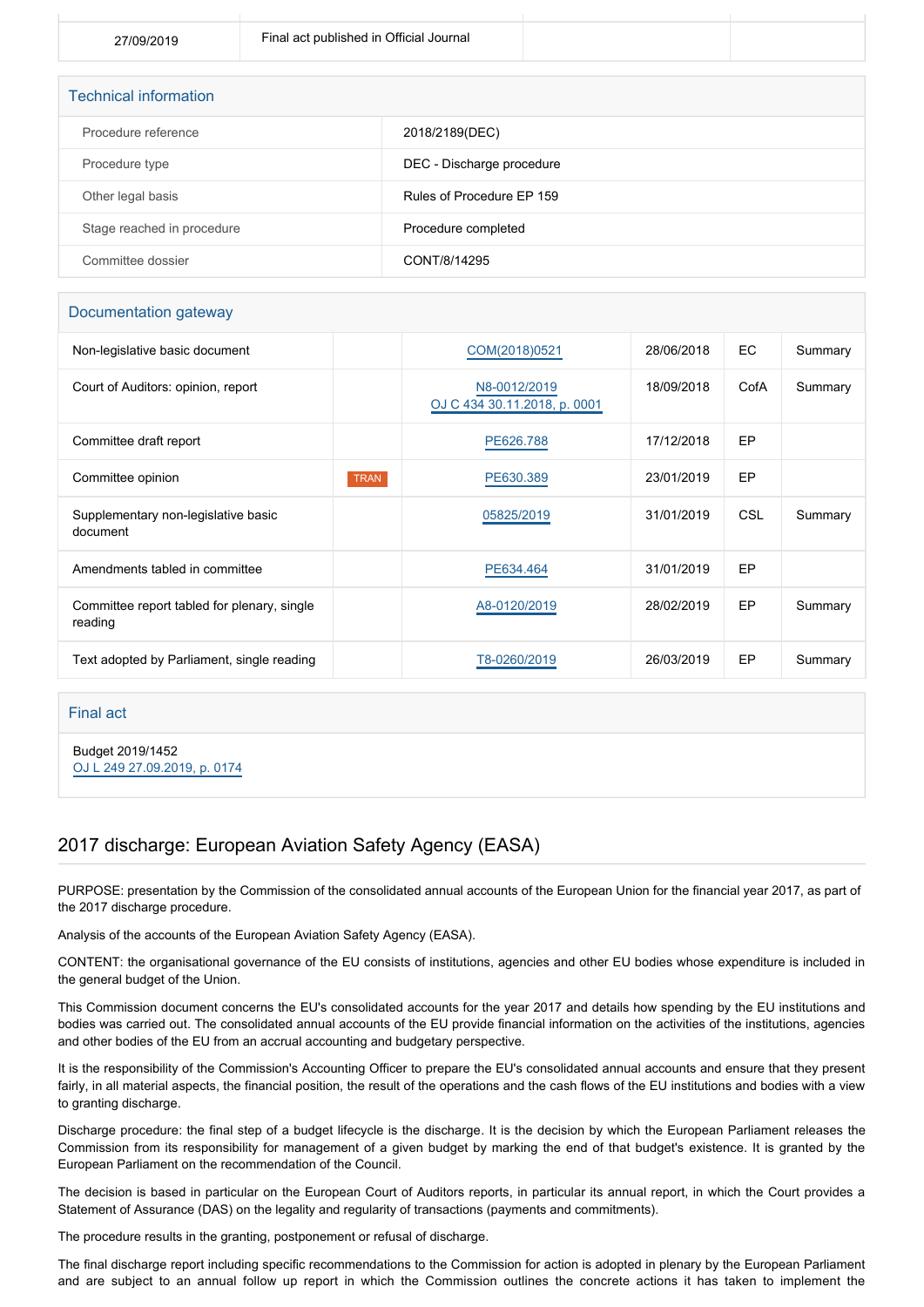recommendations made.

All EU institutions and other agencies, bodies and joint undertakings are subject to their own discharge procedures.

The European Aviation Safety Agency: the EASA, which is located in Cologne (DE), was established by [Regulation \(EC\) No 1592/2002](http://eur-lex.europa.eu/legal-content/EN/TXT/PDF/?uri=CELEX:32002R1592&from=EN) of the European Parliament and of the Council and its role is to maintain a high uniform level of civil aviation safety in Europe and to ensure the proper development of civil aviation safety.

As regards the Agencys accounts, these are presented in detail in the document on the consolidated annual accounts of the European Union for 2017:

Commitment appropriations:

- available: EUR 227 million:
- made: EUR 160 million.

Payment appropriations:

- available: EUR 236 million;
- made: EUR 147 million.

For further details on expenditure, please refer to the [final accounts of the EASA](http://www.europarl.europa.eu/cmsdata/149783/Annual%20Accounts%202017%20(without%20letter).pdf).

### 2017 discharge: European Aviation Safety Agency (EASA)

Having examined the revenue and expenditure accounts for the financial year 2017 and the balance sheet as at 31 December 2017 of the European Aviation Safety Agency (EASA), as well as the Court of Auditors' report on the annual accounts of the Agency for the financial year 2017, accompanied by the Agency's replies to the Court's observations, the Council recommended the European Parliament to give a discharge to the Executive Director of the Agency in respect of the implementation of the budget for the financial year 2017.

The Council welcomed the Court's opinion that, in all material respects, the Agency's annual accounts present fairly its financial position as at 31 December 2017 and the results of its operations and its cash flows for the year then ended, in accordance with the provisions of the Agency's Financial Regulation, and that the underlying transactions for 2017 are legal and regular in all material respects.

Nevertheless, the following observations were made:

- accounting: the Council regretted the weaknesses found by the Court in the Agency's accounting environment. It called on the Agency to take appropriate actions mainly to ensure the accounting officer's independence;

- procurement: deficiencies were also found by the Court in three specific procedures for the procurement of IT services where in one case the Agency has not followed the rules of application of the Financial Regulation relating to a requirement of having a competitive selection procedure, where in another case it has significantly exceeded the financing decision for a framework contract and in a further case where the Agency has made a purchase without a required competitive procedure. The Council called on the Agency to ensure competitive procurement and purchase procedures, fully aligned with the Agency's Financial Regulation.

### 2017 discharge: European Aviation Safety Agency (EASA)

The Committee on Budgetary Control adopted the report by Petri SARVAMAA (EPP, FI) on discharge in respect of the implementation of the budget of the European Aviation Safety Agency (EASA) for the financial year 2017.

The committee called on the European Parliament to grant the Executive Director of the Agency discharge in respect of the implementation of the agencys budget for the financial year 2017.

Noting that the Court of Auditors stated that it had obtained reasonable assurance that the annual accounts of the Agency for the financial year 2017 were reliable and that the underlying transactions were legal and regular, Members called on Parliament to approve the closure of the Agencys accounts.

They made, however, a number of recommendations that needed to be taken into account when the discharge is granted, in addition to the general recommendations that appear in the [draft resolution on performance, financial management and control of EU agencies:](https://oeil.secure.europarl.europa.eu/oeil/popups/ficheprocedure.do?reference=2018/2210(DEC)&l=en)

#### Agencys financial statements

The final budget of the Agency for the financial year 2017 was EUR 191 611 843, representing a decrease of 0.92 % compared to 2016.

#### Budget and financial management

The budget monitoring efforts during the financial year 2017 resulted in a budget implementation rate of 99 %, representing the same rate as in 2016. Payments appropriations execution rate was 93.75 %, showing an increase of 2.55 % compared to 2016.

Members noted with concern from the Courts report in its comments from previous years, as an ongoing remark that, although Industry financed activities resulted in a deficit of EUR 7 600 000 in 2016, budgetary results fluctuate over the years and the Agency has accumulated EUR 52 000 000 surplus from this category of activity. The Agencys founding Regulation establishes that Industry fees levied should be adequate to cover the Agencys cost for the related certification activities and thus does not foresee an accumulated surplus. Such surplus should be avoided in the future.

The cancellations of carryovers from 2016 to 2017 amounted to EUR 239 829, representing 2.6% of the total amount carried over, showing a decrease of 1.07 % in comparison to 2016.

Members also made a series of observations regarding performance, staff policy, procurement and internal controls.